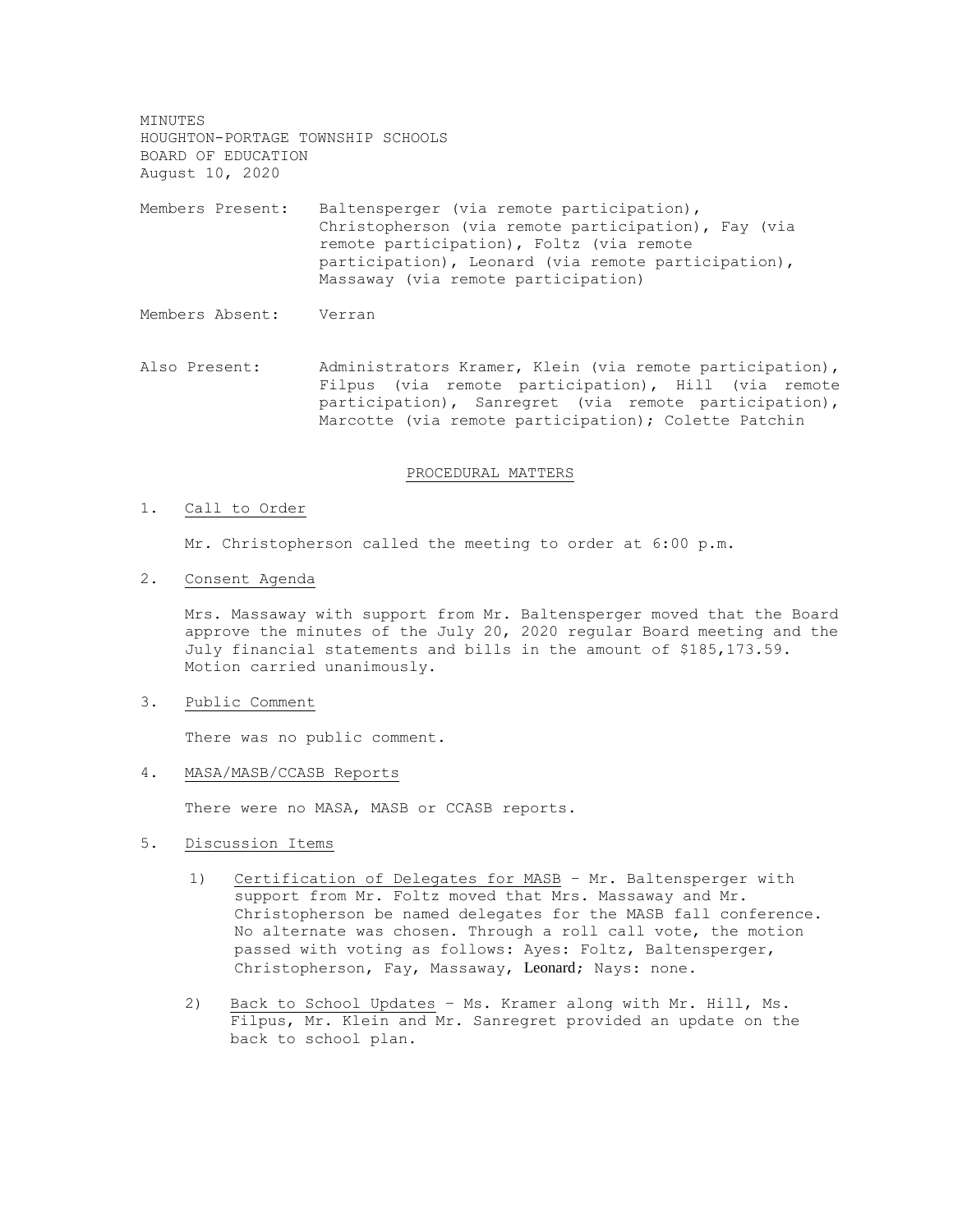## 6. Action Items

1. Resolution to Continue to Use WillSub

Mr. Foltz with support from Mr. Baltensperger moved that the Board use WillSub for the hiring of substitute teachers, food service workers and others as needed. Through a roll call vote, the motion passed with voting as follows: Ayes: Foltz, Baltensperger, Christopherson, Fay, Massaway, Leonard; Nays: none.

2. Acceptance of 2020-21 Elementary School, Middle School, and High School Student Handbooks

Mr. Leonard with support from Mr. Fay moved that the Board accept the 2020-2021 Elementary School, Middle School, and High School handbooks. Through a roll call vote, the motion passed with voting as follows: Ayes: Foltz, Baltensperger, Christopherson, Fay, Massaway, Leonard; Nays: none.

3. Approval of Houghton High School Course Listing

Mr. Foltz with support from Mr. Leonard moved that the Board approve the high school course offerings. Through a roll call vote, the motion passed with voting as follows: Ayes: Foltz, Baltensperger, Christopherson, Fay, Massaway, Leonard; Nays: none.

4. Resolution Regarding Virtual Courses

Mr. Baltensperger with support from Mrs. Massaway moved that the Board approve the use of virtual courses. Through a roll call vote, the motion passed with voting as follows: Ayes: Foltz, Baltensperger, Christopherson, Fay, Massaway, Leonard; Nays: none.

5. Resolution to Accept HPTS COVID-19 Preparedness and Response Plan

Mr. Foltz with support from Mrs. Massaway moved that the Board approve a resolution to accept the HPTS COVID-19 Preparedness and Response Plan. Through a roll call vote, the motion passed with voting as follows: Ayes: Foltz, Baltensperger, Christopherson, Fay, Massaway, Leonard; Nays: none.

6. Second Reading - NEOLA

Mr. Fay with support from Mr. Leonard moved that the Board approve the second reading and adopt the Spring 2020 NEOLA policy updates. Through a roll call vote, the motion passed with voting as follows: Ayes: Foltz, Baltensperger, Christopherson, Fay, Massaway, Leonard; Nays: none.

7. Resolution to Approve the 2020-2021 District Calendar

Mrs. Massaway with support from Mr. Baltensperger moved that the Board approve the 2020-2021 district calendar. Through a roll call vote, the motion passed with voting as follows: Ayes: Foltz,